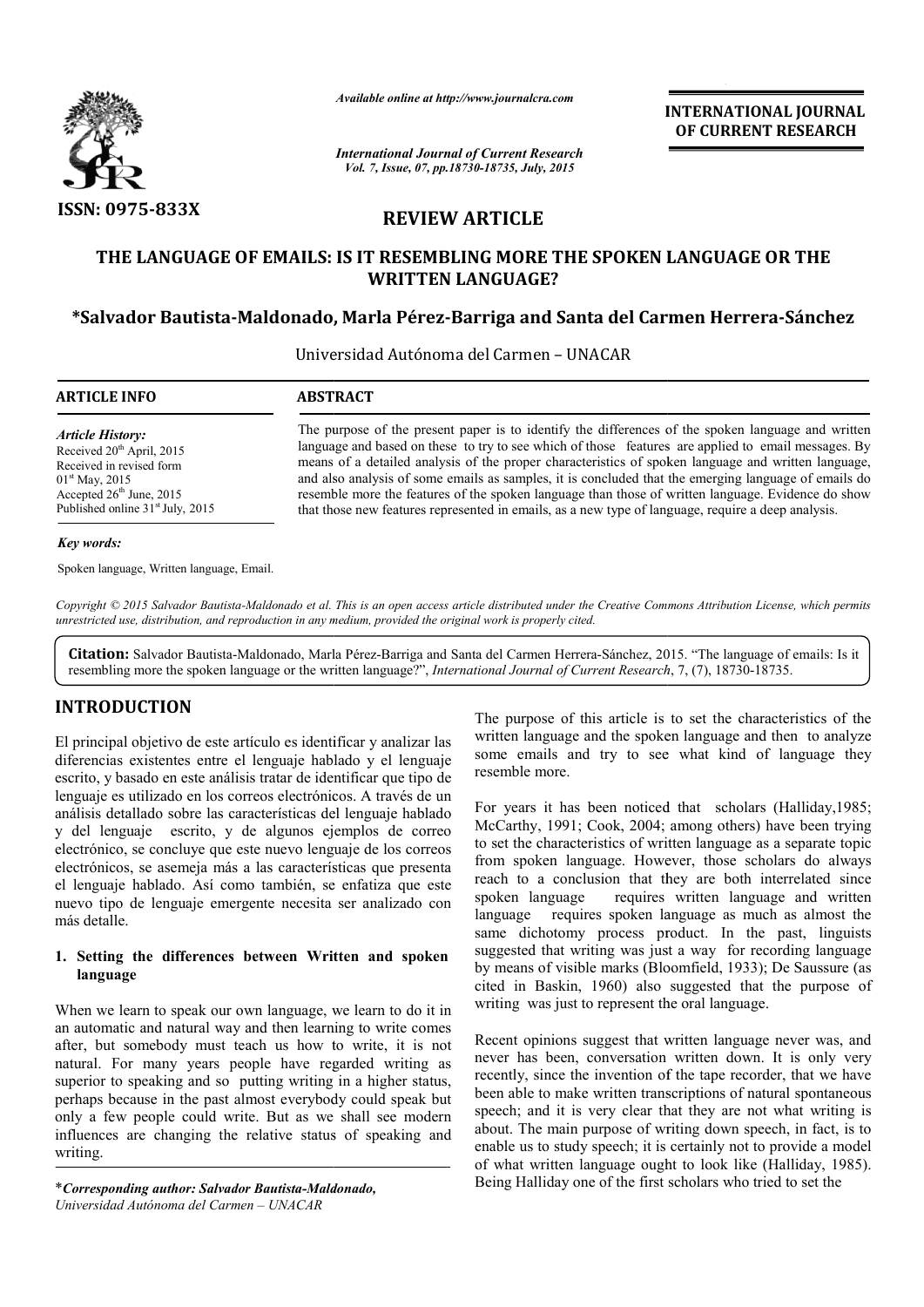characteristics of spoken language and written language. In the same line of research Abercrombie (1965) states about the difference between spoken and written language:

The letters in which normally language is written do not represent more than a part of spoken language. Writing, of course, is perfectly intelligible without these missing ingredients. But then writing is a medium for language in its own right , and though it is, in the last analysis, constructed on the basis of spoken language, the aim of writing is not, usually, to represent actual spoken utterances which have occurred. (Abercrombie, 1965, p. 36)

So spoken and written language have certain characteristics which make them different to each other. According to Cook (2004) one characteristic that makes spoken and written different is that spoken language has a different channel of communication, which means that it implies the use of movements of the muscles of the mouth and lungs and to understand a spoken sentence implies the use of the ears, so a speaker produces a sound and somebody else hears it and may respond to it. On the other hand, written language implies the use of fingers and hand movements in a coordinate way in order to produce a visual piece of message in paper or in a computer screen. Not taking into consideration the cognitive processes of both, this first difference seems to be physical.

The second difference is related to lexical complexity. Written language has more lexical complexity than spoken language. To understand this is necessary to make a distinction between lexical items and grammatical items first. Lexical items are often called "content words", so they are called items rather than words since they can consist of more than one word ,phrasal verbs for example. These are lexical since they function in lexical sets and not in grammatical systems. In contrast, grammatical items , "function words", only contrast with one dimension and cannot accept more items, example of this are prepositions (Halliday, 1985). Also, Cook (2004) emphasizes that content words have meaning and can be looked up in a dictionary ,mainly nouns. And function words such as conjunctions, prepositions, articles, only mark the structure of a sentence and make sense in terms of grammatical rules. So, taking this into consideration Both Halliday and Cook conclude that written language presents more content words than function words in virtually all written texts. (For a wider explanation between the differences with content words and lexical words see Radford 2004, 2009).

The third difference consists on that spoken language has a first draft status and written language has a final draft status. Written language, in most cases, is a planned and edited product, it needs to pass for a process before the final edition. By contrast, spoken language is unrehearsed and not planned, except in some cases in political speeches and when people rephrase messages immediately after they utter them (Cook, 2004). The fourth difference consists on permanency. Writing is permanent waiting to be read by someone, it exists in space and time. And spoken language is not permanent, it is said and then it is gone, it only exists for a moment. The only thing to make it permanent is recording it and transcribing it but this is not the case here as suggested by Halliday (1985) in the sense

that spoken language is spoken language even if it is presented to us in a form of transcription.

The fifth difference is situational . For instance , in the spoken language the use of pronouns may refer to people who are present or not such as when we are watching a TV program, we make comments about we are watching and it is not necessary more explanations since the context –situation- explains it by itself. But in written language both writer and reader are obligated to create the situation.

In relation to grammar, verbs tend to be in full form in writing rather than contracted; writing uses the passive voice . A written sentence begins with capital letter and ends with a full stop. Spoken language tends to be analyzed as part of larger units such as conversations and exchanges. Leech *et al* (as cited in Cook, 2004) display some of the frequency characteristics of written and spoken English (see APPENDIX 1). They found that *singular common nouns, general adjectives, articles, plural common nouns and singular proper nouns* are more able to occur in written and personal pronouns *I, you, it*, the preposition *of* and *base verbs* are able to occur in spoken language.

What is more, writing does not incorporate all the features of speech, since there are various aspects of spoken language that do not have counterpart in writing: rhythm, intonation, degree of loudness, variation in voice quality, pausing, and phrasingas and well as indexical features by which we recognize that it is Peter talking not Joe, the individual characteristics of a particular person's speech (Halliday, 1985).

Summing up, spoken language and written language have got their own characteristics that make them different but not separated. Halliday (1985) stated that in the past when new demands are made on language so the language changes in response to them, as in the centuries after the age of Chaucer in English, now that once again we are making language work for us in ways it never had to do before, it will have to become a different language in order to cope with our current culture and technology, and Cook supports this idea stating that the English writing system has had to adapt to changing circumstances such as e-mails, chat-rooms and text messages (Cook, 2004).

#### 2. The special characteristics of emails

Having set the differences between spoken language and written language now we are going to set some characteristics of email messages. Electronic communication is here to stay, and its use is increasing rapidly. The global economy is expanding. New technologies are developing at near frenzied rates. The use of the internet continues to explode. People are connecting more now than ever in history and communicating through such an increase of electronic devices, and email is one of the most common way people are connecting. But what is email? And what characteristics does it have?

The Oxford Advanced Learner's Dictionary defines email as a way of sending messages and data to other people by means of computers connected together in a network. Also, Teeler and Gray ( 2000) define email as the electronic postal service. In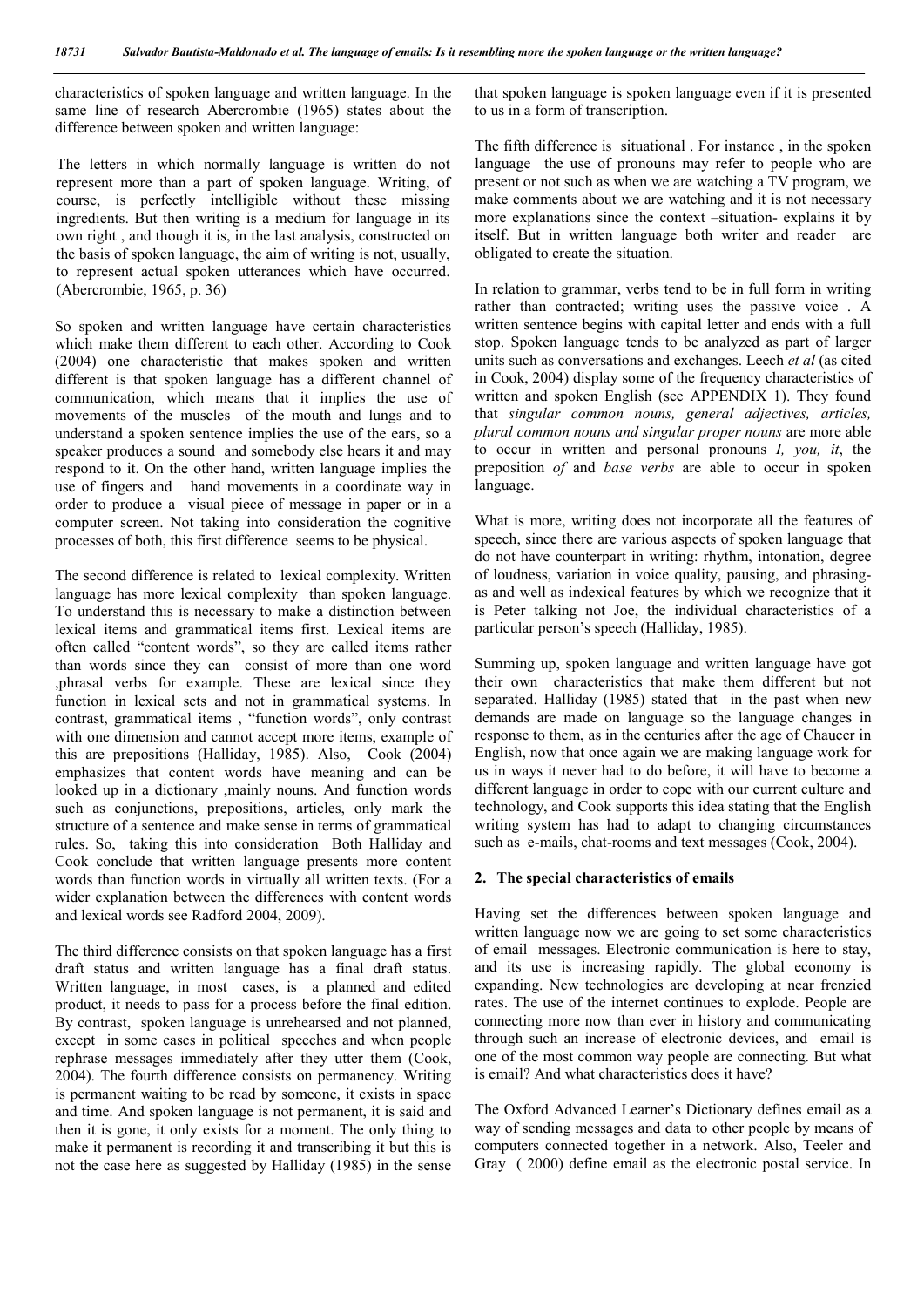the same line Cook (2004) defines email as a message entered into a computer from a keyboard and then transmitting it to a recipient by some electronic means and then reading it on a monitor screen.

Terminello and Reed (2003) suggest that an email message should contain the following five standard components: header (*To:*, *Cc:* , *Subject:* and *Attach*) , greeting (such as *Mr*, *hello*, *dear*, etc.), body (*the message*), closing (*sincerely, regards, bye, etc.*) and signature (this signature should contain personal information about the sender, information such as full name, charge, telephone number, home address, web page, etc). What is more, Crystal (2001) adds one more element, apart from the mentioned above, the date which is inserted automatically by the software.

Flynn and Flynn (2000) propose five rules for writing an email message : i) *Write as though Mum were reading*, which means write to the widest audience imaginable, to be specific and write our message just as if our boss, the media or Mum were reading; ii) *Think big picture*, to write specifically, even technically, if the situation calls for it, provide a brief summary at the beginning of the document. This summary serves for two purposes: a) any reader regardless of technical training will understand the message and b) since the summary is written in conversational language and appears at the beginning of the document it may have a better chance of getting the interest of a reader who may not want to get into a complex document; iii) *Keep an eye on spelling, grammar and punctuation* because it is sure that the reader will notice it; iv) *Do not use email to let off steam*, if you are angry about something try to compose yourself before compose your message and never use obscene, abusive or otherwise offensive language and v) *Do not send to the world*, only send the message to the appropriate and strictly to those who need to read it.

Crystal (2001) argues that the clarity of the message involves both legibility and intelligibility. Legibility refers to ways of avoiding a screenful of unbroken text, using short and simple sentences, however, there is no guarantee that the produced message on the writer's screen will have the same configuration on the reader's. Crystal argues that more than 100 characters in one line will have an erratic sequence in the receivers screen and suggests that 80 or 70 characters for line will not cause any problem but special formatting such as bold and italic typefaces may be lost in transmission. Intelligibility refers to the speed and spontaneity with which e-mails can be written and sent in this communicative domain. Misspellings is the best example, they occur regardless of the educational background of the writer and these errors cause a little or no disruption in the communicative process. Moreover, other spelling errors can make a reader pause, or make an utterance ambiguous or unintelligible but they are rare an hardly any interfere with the meaning as Crystal (2001) states:

For every grammar mistake in an email message there are an average of three spelling mistakes. If you think you're saving time not correcting spelling errors, think again. The time saved not checking your spelling is multiplied by the time that it takes for a reader to decipher the misspelled words.

Misspelled words jar your reader's concentration by diverting attention away from the idea you are expressing. Not only are misspellings annoying and confusing, they also cause the reader to question your credibility. Misspellings make you look sloppy or, worse yet, incompetent. (Crystal, 2001).

What is more, much of the graphological deviance (*i.e. helllllooooooo*!) noted in email messages is also not universal, being typical of informal internet exchanges specially among younger users. There is also a reduced use of capitalization which may involve grammar or lexicon, or both. Punctuation expressiveness may be seriously extended such as in: *Yes!!!!!!!, WHAT?????*. Also emoticons or smileys are available for use . These are combinations of keyboard characters design to show an emotional facial expression: they are typed in sequence on a single line and placed after the final punctuation mark of a sentence. Almost all of them are read sideways. Examples: :-) pleasure or humour, :-(sadness or dissatisfaction , -:-) user is a punk, etc. These were invented as a simple way to express intention (Teeler and Gray, 2000).

Increasingly, email is replacing the telephone, not to mention the traditional letter, for two-person social discourse. Given pricing and ease of access, even people with no computer skills are finding that email is often both less expensive and more convenient than traditional phone calls (Baron, 2000). And also she argues that email initially emerged as a point-to-point conversational device. Although, other broadcast forms of transmission dominated computer-mediated communication for nearly two decades, point-to-point dialogue has become by far the most common use of CMC (Computer–Mediated Communication).

According to Terminello and Reed (2003) a good email message should have 10 (ten) "C"s and these Cs are as follows: (i)Clear so that the purpose of the message is not hidden or buried; (ii) Concise and collapsed and does not use extra words or business-speak; (iii) Correct and contains accurate names, dates and details; (iv) Conscious of the recipient's needs and mindful of the image projected; (v) Complete enough to require a follow-up communication because something was left out; (vi) Considerate and shows thought for the person on the other side of the communication; (vii) Courteous, uses a polite tone, and is an example of excellent Netiquette; (viii) Consistent about how information is presented, how people are addressed, and how salutations and closings are expressed; (ix) Concrete and firmly and openly states the required action and (x) Connecting to strengthen relationships and build goodwill.

Crystal (2001) concludes that an email is a medium of communication with all its wide range of stylistic expressiveness, from formal to informal, just as others mediums have to come to do, and where the pressure on users will be to display stylistic consistency, in the same way that this is required in other forms of writing. Then email will take its place in the school curriculum as a medium which offers a further domain within which children can develop their ability to consolidate their stylistic intuitions and make responsible linguistic choices.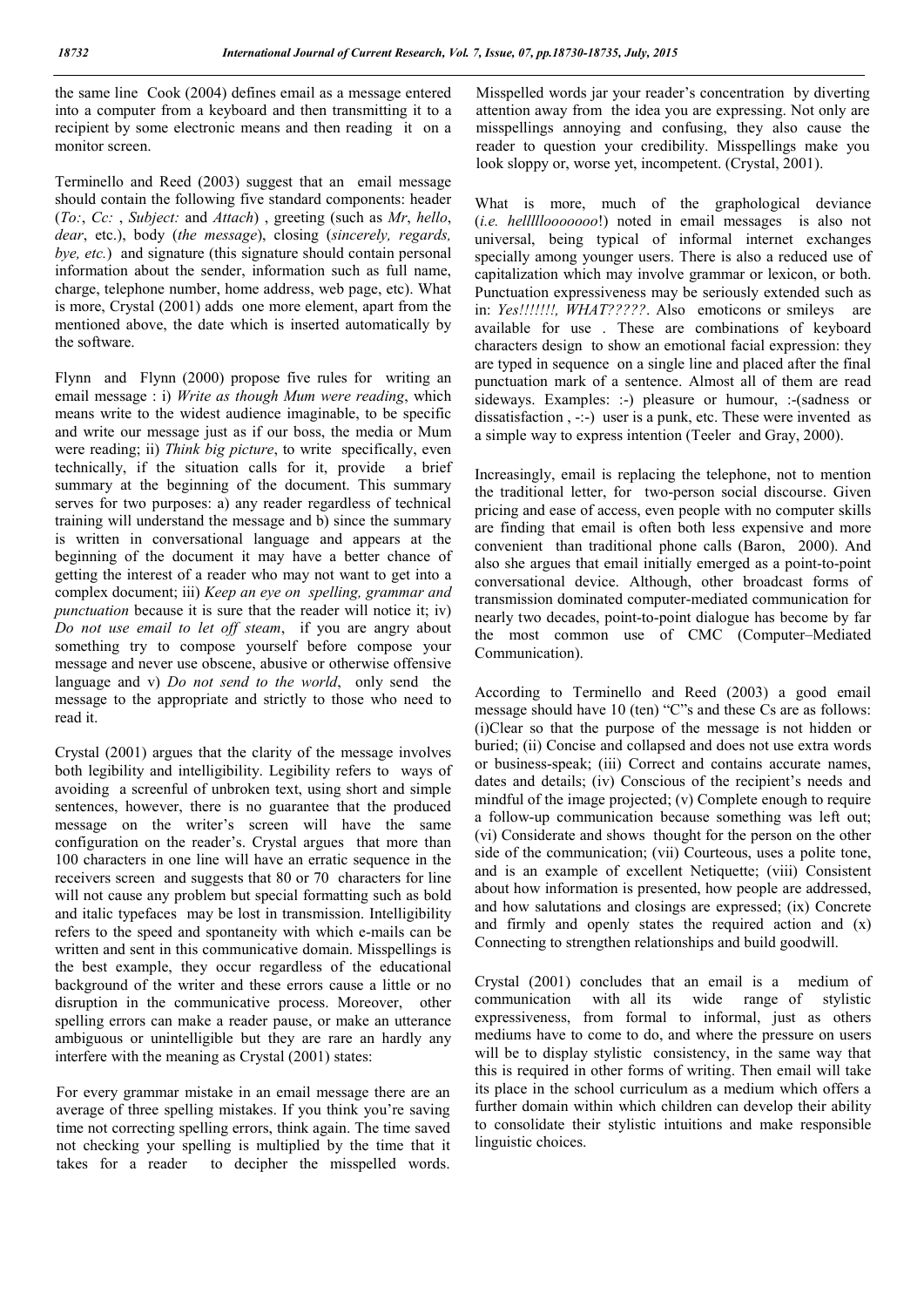## 3. Analysis of sample emails

After having done a slight review of the characteristics of written, spoken language and the characteristics of email let's analyze some examples which were kindly provided to us fromsome friends. Note that in most examples some personal information was changed to keep the privacy of the people who kindly send us those emails (even though they were informed that those emails were for publishing reasons).

#### SAMPLE 1

Hi Girl:

Great to get the little tidbits from you. Unfortunately I cannot open this one.

How are you? How is work and the love life like these days? I am back at school as I hope you are too. It's either that I am getting older -"bite your tongue"- and wiser, or the students are getting younger and a lot less informed. I have six classes so you can imagine that takes some getting used to.Let me know how you are doing and how is good old Vancouver treating you.

Love

Hyacinth

## SAMPLE 2

Klare

Thanks for the reply

We went to Calgary for xmas we went to lake louise and skiied what a great day we had we came back for new years and then we flew to Cody Wy. to my nieces wedding she is 19 Echo is the middle daughter of my sister Nora with the 11 children we had a great time now I must get off to work Triple shift sounds tooo harsh to me lets have tea and catch up call mesee yeah Tim

#### SAMPLE 3

Thought this was worth passing along, so we can do some research

before we forward stuff. Thanks to my cousin, we now have this valuable

resource.

Kind regards, Lauren

## SAMPLE 4

hey babe! sorry you are having a bad couple of days  $\bullet$ ...but im fairly confident that things will start looking up  $\bigcirc$  im really excited to hang out with you tonight. our schedules have been so hectic lately that i feel like i never get to see anyone and my computer is becoming my best friend...pathetic, huh? Well, what do you want to do, i have to go into town to go to P&C anyway, so we can stop by the cafe or what not watch a movie, or bachlorette..WHATEVER! idont care, as long as i have you next me. love ya Margie,

Sharon

#### SAMPLE 5

Hi Rebeca,

I need a favour please!!!!

I need someone to make a deposit in my bank account. It can be 1 penny, or 2 pence, the value doesn't matter.

Could you be so kind as to do this for me??? I'll pay you back :)

My details are: account # 123456789 sort code 112233 Lloyds TSB If you do the deposit, can you just email me to let me know the date and value please. If you can't, just let me know by email. Hugs Sue

#### SAMPLE 6

Kim Palmquist<pryn18  $14800@yahoo.com$ > wrote: > Margie,

>

> You're so cute. Don't worry about a thing. sam told >me to make up that part about the check bouncing so >that people would send the check. i already have the >rooms on my debit card, so if u want to pay me cash >when we get there that's fine. just one less trip to >the ATM when we get to mexico. i'm so sorry to hear >your mom's purse was stolen!! ifi was in the fbi >now, i'd hunt him/her down. haha other than that, i >hope you had a great holiday :) see ya in a few > days!!

 $>$  Kim :)

### SAMPLE 7

Dear Robert,

Tuition Fees 2012/2013 - £9960.00.

Your fees are still unpaid by your Sponsor ABC. Can you please contact them to see when we will be paid. I have sent reminders myself and as to date not heard from them. I would appreciate if you could let me know the outcome as soon as possible. I must remind you, your fees are your responsibility and if your Sponsor fails to pay, we will have to charge you personally the amount of £9960.00.

Mrs S Callagan Income Office, Finance Section University of Edinburg

The first two examples were written by teachers from Canada and as we can see their vocabulary is not informal, though not too formal, their greetings are informal. The first example makes very good use of punctuation but the second one has no punctuation at all. Also, in the second example there is an example of graphological deviance when the writer exaggerates *Triple shift sounds tooo harsh*… Both closings are informal. Both examples have more characteristics of spoken language than those of written and just because the topic here is to analyze emails one can argue that if those pieces of written were presented in a different way , such as an informal personal letter sent via surface (by normal post) they will have more characteristics of a written language. So it can be said that both examples are in-between spoken and written language.

The example number three does not have greetings and lacks of an overt subject (I) in the first sentence. She uses specific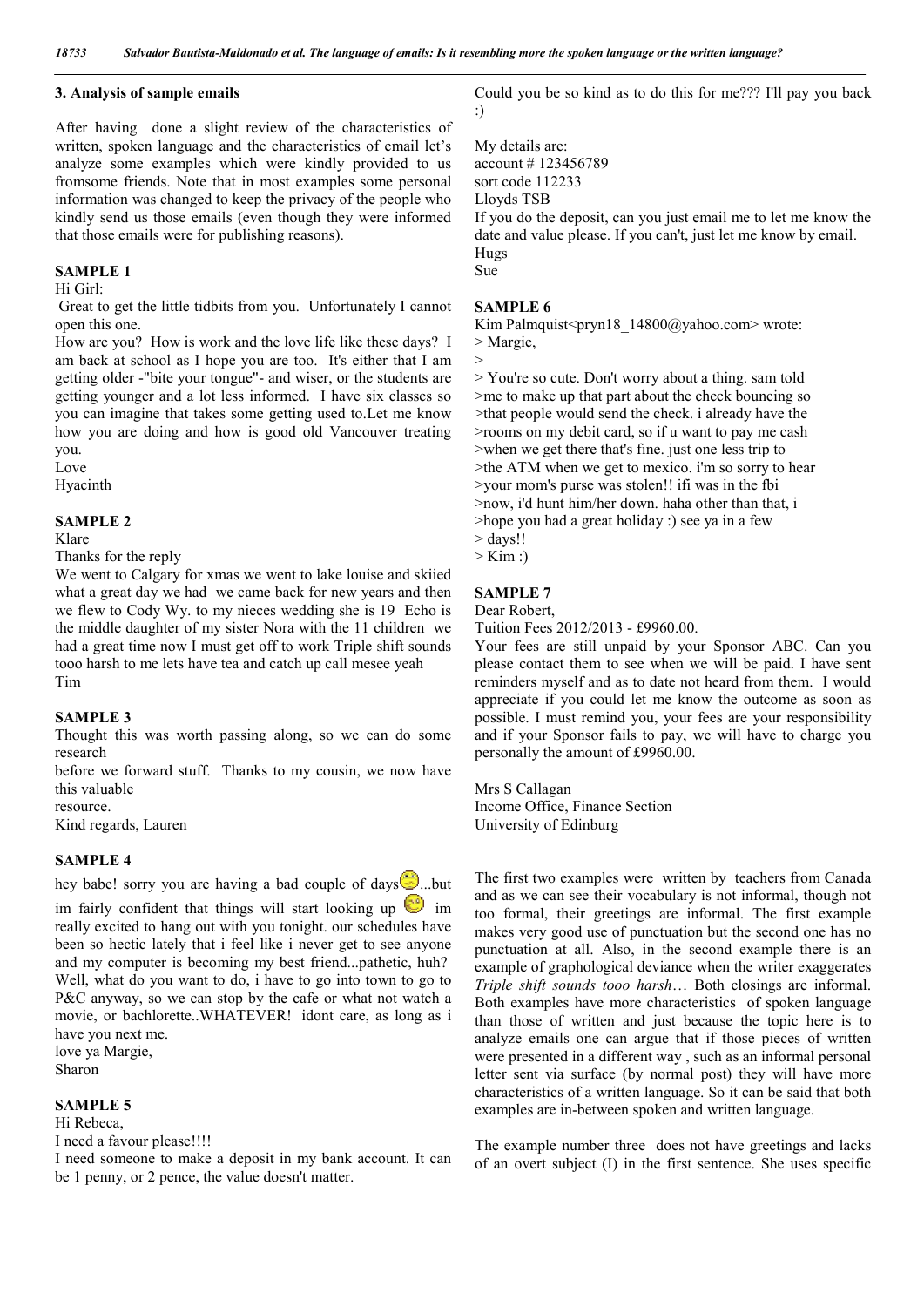expressions related to email (passing along). Punctuation and the closing are good. Again this could be stated as a sample representing spoken language. Though it can be argued that it is a kind of "telegraphic" written language if this email were analyzed isolated and not in the context that is being treated in this paper.

Example number four is the best one to take into consideration as an email which represents all the characteristics of this kind of messages. Informality in the greeting, use of emoticons, using a different tag question (huh?)instead of isn't?, not using capital letters in necessary contexts but using them as a way of shouting (WHATEVER!). This message was written by an undergraduate student from New York, USA. Taking this as the best example of representing spoken language.

The example number five seems that a kind of desperation message since the writer uses a lot of exclamation and question marks in sign that this is an urgent message may be. Also uses emoticons and an informal closing. This message was from a postgraduate student to another postgraduate student in the Language and Linguistics Department at Essex, University, UK.

The example number six a forwarded example and the vocabulary is really informal. Good use of punctuation but not use of capital letters. She only used capital letters when expressing the cash machine (ATM) but no with FBI. She acted weird and sarcastic or funny may be. She also used emoticons and informal closing. The thing why we decided to use this example is because the use of this symbol (>). This symbol was a convention revival from the past and now used when we reply a message by email. It appears by default in order to let know that we are replying from the previous message (the original one). This message was replied by an undergraduate student from New York, USA. It is not possible to pronounce the symbol used here  $(>)$  being this symbol the only characteristic of written language but the text, the message, is far less formal. In conclusion, this example is another excellent example of spoken language.

The example number 7 is a formal email message that seems that it was written off-line. This is a very formal way of addressing people in formal situations. The language provided in this email is more resembling written language. It shows no grammatical errors, and the punctuation seems fine in relation to the standards of academic English writing. It seems to suggest that this is the only example of an edited email composed previously (off-line)which contains all the proper and formal characteristics of written language.

## 4. Discussion of the analysis of the previous emails

As seen in this analysis the first five examples resemble more spoken than written and only the last email resemble a little bit written language. Also, Cook (2004) states that email resembles spoken language rather than written in some respects , for example in having texts without subject pronouns and verb-less expressions. Also, he emphasizes that many users treat email writing as first-draft and hardly bother to tidy it up

before sending. As many of the examples provided in section 3.

Halliday (1985) stated in the past when new demands are made on language so the language changes in response to them, as in the centuries after the age of Chaucer in English, now that once again we are making language work for us in ways it never had to do before, it will have to become a different language in order to cope with our current culture and technology, and Cook supports this idea stating that the English writing system has had to adapt to changing circumstances such as emails, chat-rooms and text messages (Cook, 2004).

Baron (2000) observes that email is replacing increasingly, in business and academic environments, other traditional function of memos and letters , and she argues that the most important thing of an email is the editing stage and one likely resolution is that two distinct styles of email will emerge, one that is *informal* ,and often unedited, and other that is *formal*, and edited, comparable to the ranges of style that already exist in speech and writing. Finally, she concludes by saying that email is part speech and part writing. But also email has emerged as a medium that allows communication in situations where neither speech nor writing can easily substitute for example the smiley or emoticons, such as example number 4 from section 3.

Moreover, Herring (1996) states that CMC is more like written language with respect to vocabulary use (textual), more like spoken language with respect to the use personal pronouns (interpersonal), and makes greater use of modal auxiliaries (ideational) than either speech or writing. In addition, Collot and Belmore (1996) comment that messages delivered electronically are neither spoken nor written language in the conventional sense of these words. Even there is interaction between them, but cannot be labelled as spoken messages since the participants neither see nor hear each other, nor can be considered strictly written since many of them are composed directly on-line , thereby ruling out the use of planning and editing strategies which are at the disposal of even the most informal writer.

Supporting the previous idea, Dudeney (2007) also proposess that emails are just like simple text documents, which can be sent over the net. For him, email messages are usually small and written in a "shorthand" fashion ignoring the normal conventions of written language. More recently, Goddard and Geesin (2011) suggest that email messages do show similar kind of interactivity than those of text messages, in other words, the language used in emails and text messages are more "conversation-like" and that is why so often people call text messages and email as "hybrids" or "mixture" in the use of language : "it can be interactive like speech, while being written using keyboard stokes" (Goddard and Geesin , 2011)

## 5. Conclusion, limitations and directions for further research

After analyzing the characteristics of the written and spoken language , the characteristics of email and some examples it is concluded that email resembles more spoken language but not